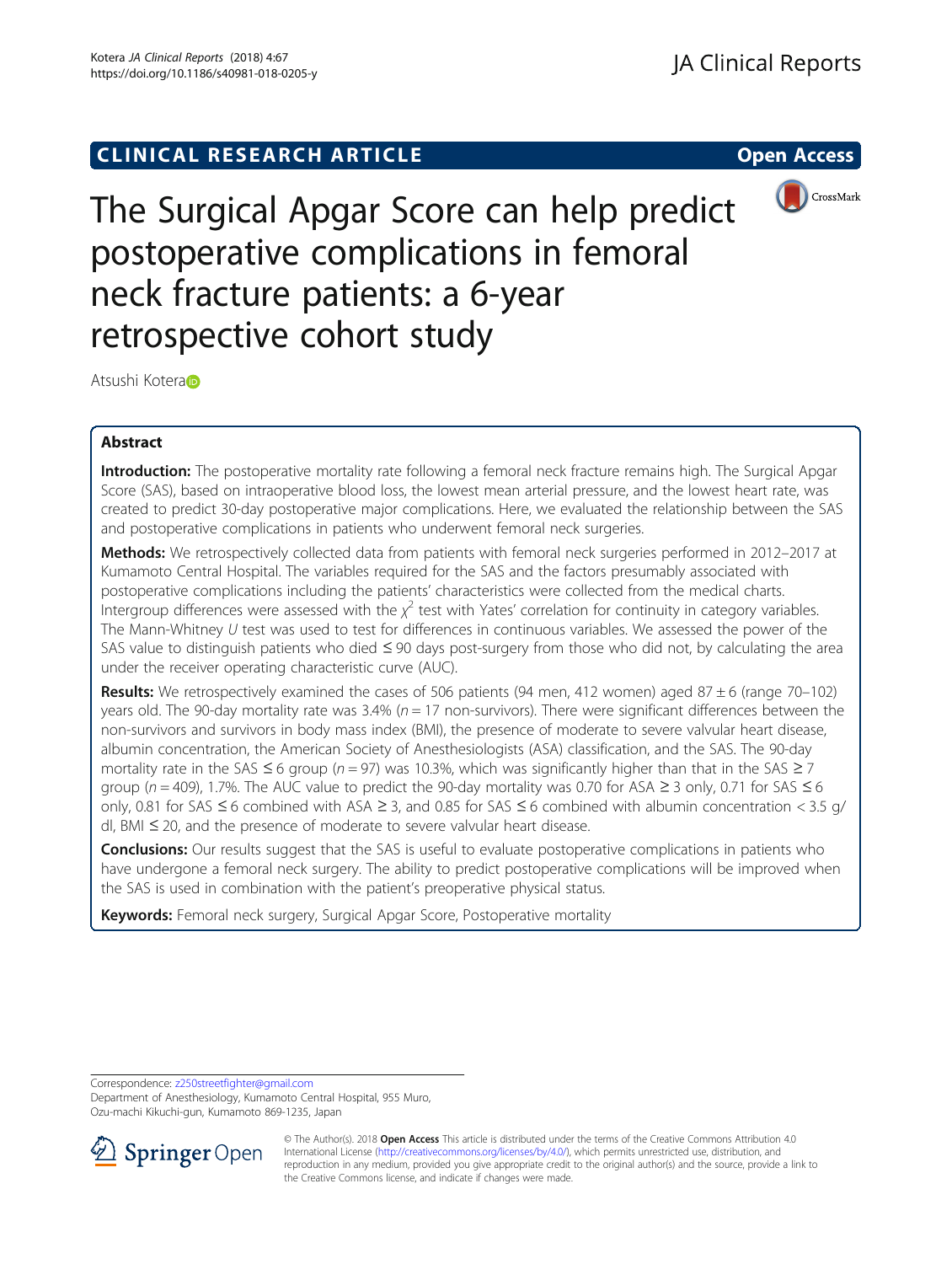## Background

The number of patients with femoral neck fractures is increasing worldwide due to the aging of many populations [\[1\]](#page-7-0). Femoral neck fractures can introduce various serious physical complications such as pneumonia subsequent to prolonged immobility. Thus, femoral neck fractures can be an important cause of postoperative mortality, and the reported mortality rates of patients with femoral neck fractures at 1 month, 6 months, and 1 year are 2.7, 10.8, and 16.3%, respectively [\[2](#page-7-0)]. A better understanding of postoperative complications in patients with femoral neck surgeries is therefore needed. The risk factors related to postoperative mortality after femoral neck surgeries are generally thought to be advanced age, dementia, low level of daily life activity, male gender, anemia, low value body mass index (BMI), and underlying cardiac-related diseases [\[3,](#page-7-0) [4](#page-7-0)]. Most of these factors reflect a patient's preoperative status and do not include the patient's intraoperative status. The Surgical Apgar Score (SAS), which is based on the patient's intraoperative blood loss, lowest mean arterial pressure, and lowest heart rate, has been reported to be useful for predicting postoperative complications in general and in vascular surgeries [\[5](#page-7-0)]. In the present study, we retrospectively analyzed the relationship between the SAS and postoperative complications in the patients who underwent femoral neck surgeries over a 6-year period at our hospital, and our findings revealed the usefulness of the SAS for predicting postoperative complications in such patients.

## **Methods**

## Patients

Approval for this retrospective study (no. 2017-013) was provided by the Ethical Committee of Kumamoto Central Hospital, Kumamoto, Japan on December 27, 2017. Patients who underwent osteosynthesis or hip hemiarthroplasty for a femoral neck fracture under general or spinal anesthesia performed between January 1, 2012, and December 31, 2017, at Kumamoto Central Hospital were eligible for this study.

## Protocol design

This was a single-center, retrospective cohort study. All data were pre-existing data obtained from the patients' medical records and did not include any personal information that would identify any of the patients. Informed consent from the patients was therefore waived, based on the Ethical Guidelines for Epidemiological Studies issued jointly by the Ministry of Health, Labour and Welfare and the Ministry of Education, Culture, Sports, Science, and Technology of Japan.

## Data collection

Data were collected based on the variables required for the SAS (Table 1). The SAS is calculated at the end of an operation and is the sum of the points from each category. The calculated total SAS using the three variables ranges from 0 to 10 points, and the SAS value increases as the patient's outcome improves at 30 days post-surgery. The data of the patient's intraoperative blood loss, lowest mean arterial pressure, and lowest heart rate (which are required for the calculation of the SAS) were obtained from the intraoperative anesthesia records.

At our hospital, the determination of the value of a patient's intraoperative blood loss is based on both the weight of gauze used and the volume of the suction used. For all patients, blood pressure was measured noninvasively every 2–5 min and his or her heart rate was monitored continuously throughout the surgical procedure. Factors presumably associated with postoperative complications including patient characteristics were also extracted from the medical charts: patient age, gender, BMI, underlying comorbidities, the results of biochemical examinations of blood (hemoglobin, C-reactive protein, albumin concentration, sodium concentration, and blood urea nitrogen/creatinine ratio), the American Society of Anesthesiologists (ASA) classification, the ejection fraction measured by echocardiography, the presence or absence of moderate to severe valvular heart disease, the partial pressure of oxygen in arterial blood, the presence or absence of dementia, the waiting period prior to surgery, the presence or absence of preoperative fever, the method of anesthesia, the precise type of surgery, and the operation time. At our hospital, the method of anesthesia is left to the individual anesthesiologist. When the patient's preoperative condition was stable, general anesthesia was the first choice. Conversely, when the patient had one or more serious underlying comorbidities

Table 1 Variables required for the Surgical Apgar Score

|                                      | Number of points |              |             |            |           |  |
|--------------------------------------|------------------|--------------|-------------|------------|-----------|--|
|                                      |                  |              |             |            |           |  |
| Blood loss (g)                       | >1000            | $601 - 1000$ | $101 - 600$ | $\leq 100$ |           |  |
| Lowest mean arterial pressure (mmHq) | < 40             | $40 - 54$    | $55 - 69$   | $\geq$ 70  |           |  |
| Lowest heart rate (beats per min)    | > 85             | $76 - 85$    | $66 - 75$   | $56 - 65$  | $\leq 55$ |  |

The Surgical Apgar Score is the sum of the points from each category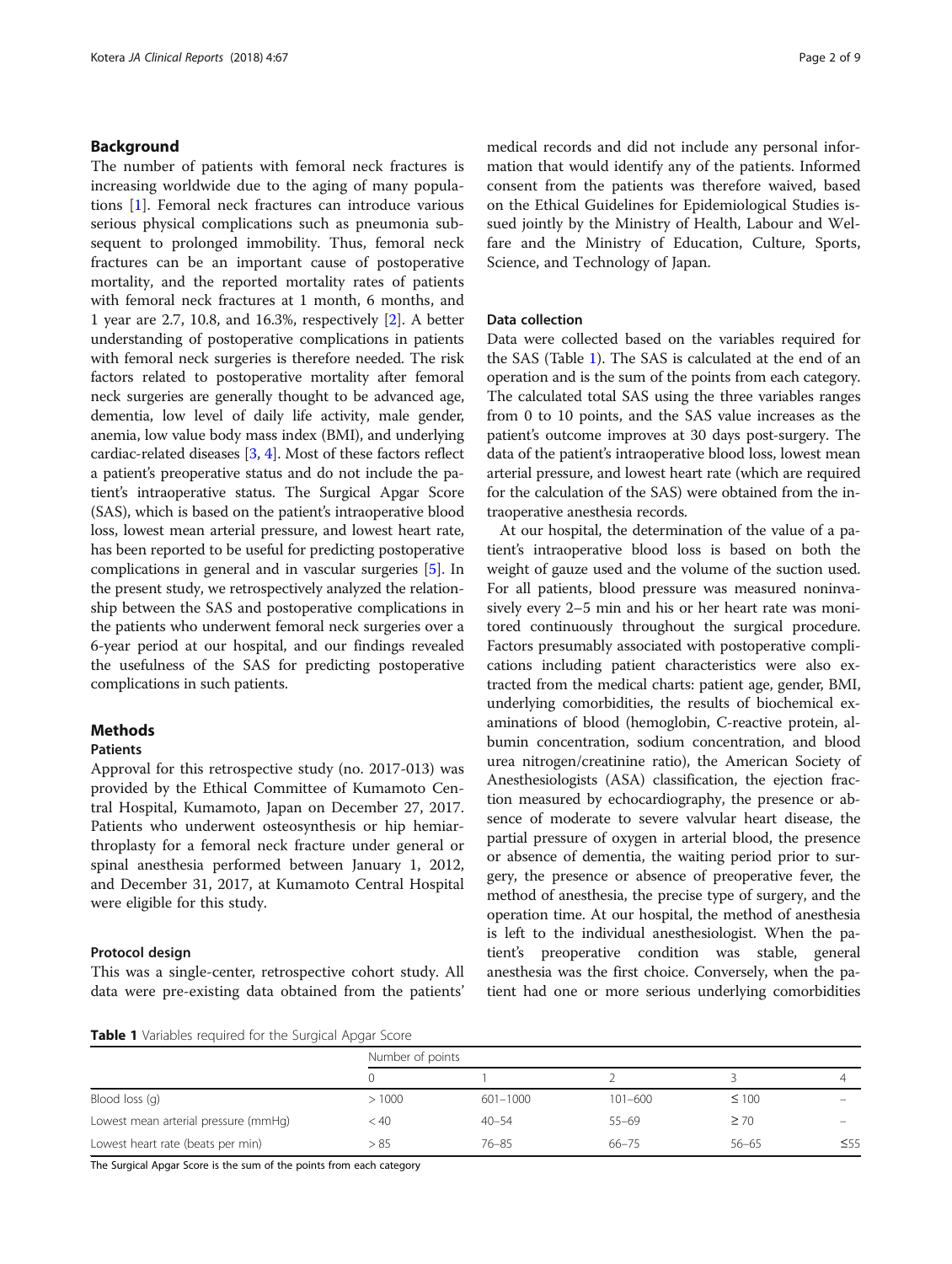such as chronic heart failure or pulmonary disease, spinal anesthesia was administered.

In this study, we set the 90-day mortality as the primary endpoint and the 30-day postoperative complications as the secondary endpoint. Postoperative complications were included only if the patient had received a medical or interventional treatment. The postoperative complications were recorded in each patient's medical record. We analyzed the following major postoperative complications described by Gawande et al. [[5\]](#page-7-0): acute renal failure, acute heart failure, bleeding requiring  $\geq 4$  units of red cell transfusion within 72 h after the operation, cardiac arrest requiring cardiopulmonary resuscitation, deep venous thrombus, myocardial infarction, pneumonia, stroke, surgical site infection, and sepsis. We did not include superficial surgical site infections or urinary tract infections as major postoperative complications.

We divided the patients into two groups: those who were still alive at 90 days post-surgery (the survivor group) and those who had not survived as of 90 days post-surgery (the non-survivor group), and we analyzed the patients' characteristics between the two groups. We also divided the patients into the low-risk group (with SAS values≥7) and high-risk group (SAS  $\leq 6$ ) using a previously established threshold [\[6\]](#page-7-0), and we compared the 90-day mortality and 30-day postoperative complications between these two groups.

## Statistical analysis

All statistical analyses were carried out using the software program Excel Tokei 2012 (Social Survey Research Information, Tokyo). Intergroup differences were assessed with the  $\chi^2$  test with Yates' correlation for continuity in category variables. The Mann-Whitney  $U$  test was used to test for differences in continuous variables. Differences of  $p < 0.05$  were considered significant. Descriptive data are presented as the mean ± standard deviation (range).

We assessed the power of a model to distinguish patients who died within 90 days after the femoral neck fracture surgery from those who did not by calculating the area under the receiver operating characteristic curve (AUC) [\[7](#page-8-0)]. Concerning category variables, we used the sum of the points from each category as explanatory variables to calculate the AUC. In our analysis, the presence of each category indicates 1 point and the absence indicates 0 points. When there are five categories in a prediction model, the sum points range from 0 to 5 points. Concerning continuous variables, we used the value itself as explanatory variable to calculate the AUC. The AUC value ranged from 0.5 to 1.0, and the greater the AUC, the better the model. An AUC of 1.0 indicates a perfect model that has 100% sensitivity and 100%

specificity. An AUC of 0.5 indicates a model that is completely ineffective in differentiating between real cases and non-cases.

## Results and discussion

We retrospectively analyzed the cases of 506 patients (94 men [18.6%] and 412 women [81.4%]) operated for a femoral neck fracture during the study period. The demographic data of the patients are summarized in Table [2.](#page-3-0) Their age was  $87 \pm 6$  (range 70–102) years old. The most common comorbidity was hypertension. The incidence of the presence of moderate to severe valvular heart disease was 18.0% (91 of the 506 patients). The frequency of general anesthesia was performed in 74.3% (376 of the 506 patients). The SAS value was  $7.5 \pm 1.1$ (range 4–10), and each variable was as follows: the blood loss was  $48 \pm 96$  g (range 10–860 g), the lowest mean arterial pressure (MAP) was  $57 \pm 10$  mmHg (range 37– 112 mmHg), and the lowest heart rate was  $59 \pm 10$  beats per min (bpm) (range 38–101 bpm).

The 90-day mortality rate was 3.4% (17 of the 506 patients). The results of our comparison of clinical characteristics between the 17 non-survivors and the 489 survivors are also shown in Table [2.](#page-3-0) There were significant differences between the two groups in BMI, the presence of moderate to severe valvular heart disease, the albumin concentration, and the ASA classification. The BMI in the non-survivors was  $18.9 \pm 4.1$  (range 14.2–30.8), which was significantly lower than that in the survivors at  $20.5 \pm 3.2$  (range 13.7–32.0). The incidence of moderate to severe valvular heart disease in the non-survivors was 41.1% (7 of the 17 patients), which was significantly higher than that in the survivors at 17.2% (84 of the 489 patients). The albumin concentration in the non-survivors was  $3.2 \pm 0.5$  g/dl (range 2.2– 4.0 g/dl), which was significantly lower than that in the survivors at  $3.5 \pm 0.5$  g/dl (range 2.1–4.6 g/dl). The incidence of the ASA classification  $\geq 3$  in the non-survivors was 88.2% (15 of the 17 patients), which was significantly higher than that in the survivors at 47.8% (234 of the 489 patients). The incidences of old cerebral infarction, chronic obstructive pulmonary disease (COPD), and rheumatoid arthritis tended to be more frequent in the non-survivors, but the differences were insignificant.

The results of our comparison of the SAS values between the 17 non-survivors and the 489 survivors are shown in Table [3](#page-3-0). The SAS in the non-survivors was 6.4  $\pm$  1.1 (range 4–8), which was significantly lower than that in the survivors at  $7.5 \pm 1.1$  (range 4–10). Among the three variables of the SAS, the lowest MAP in the non-survivors was  $54 \pm 17$  mmHg (range 39–97 mmHg), which was significantly lower than that in the survivors at  $57 \pm 10$  mmHg (range  $37-113$  mmHg).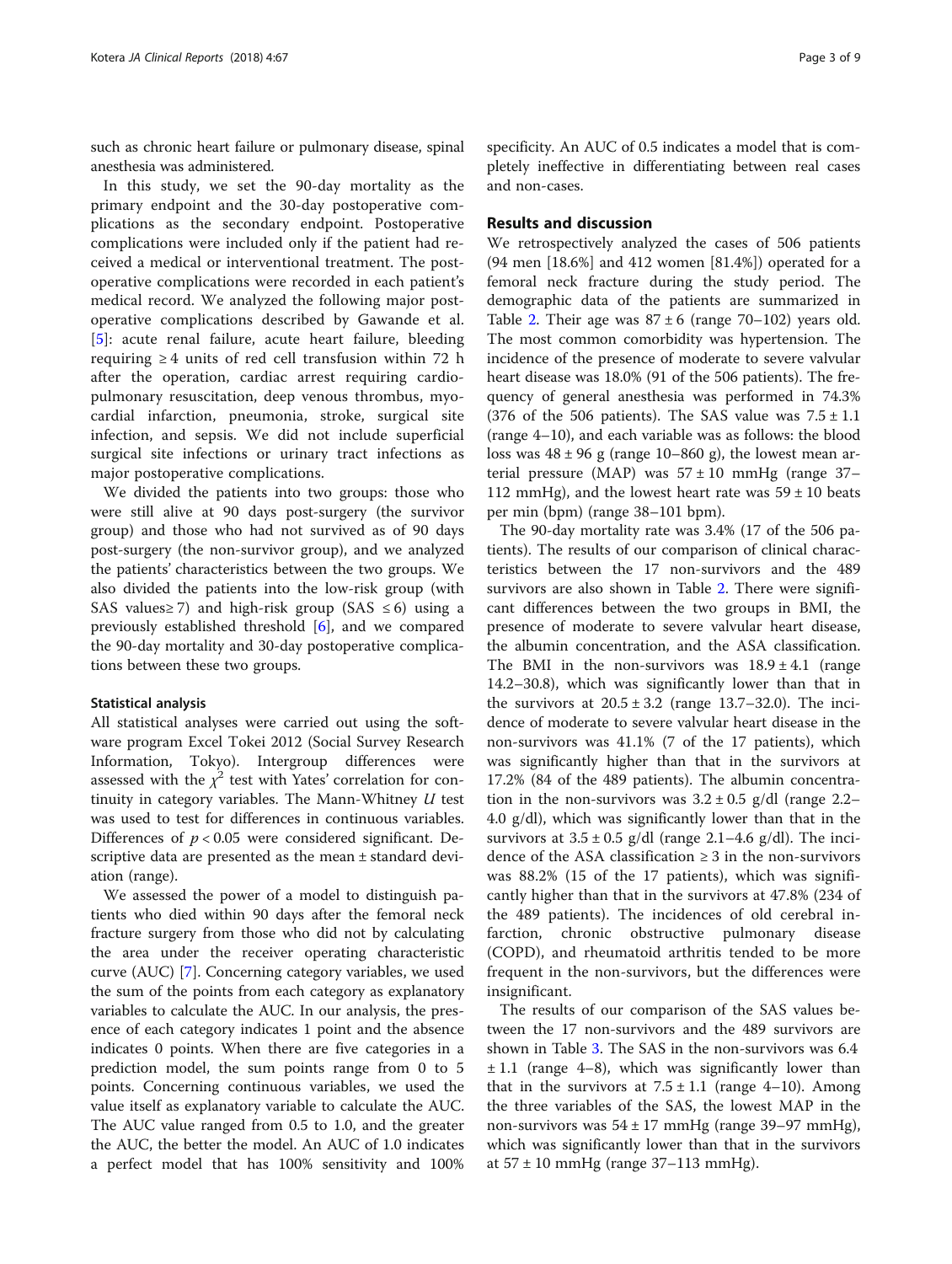<span id="page-3-0"></span>

| Table 2 Demographic data of the patients and comparison of clinical characteristics between the non-survivors and survivors |  |  |  |  |
|-----------------------------------------------------------------------------------------------------------------------------|--|--|--|--|
|-----------------------------------------------------------------------------------------------------------------------------|--|--|--|--|

|                                           | All the patients ( $N = 506$ ) | Non-survivors $(N = 17)$    | Survivors ( $N = 489$ )    | p value |
|-------------------------------------------|--------------------------------|-----------------------------|----------------------------|---------|
| Age (year)                                | $87 \pm 6$ (70-102)            | $88 \pm 7(74 - 99)$         | $87 \pm 6$ (70-102)        | 0.403   |
| Male                                      | 94 (18.6)                      | 4(23.5)                     | 90 (18.4)                  | 0.593   |
| Body mass index                           | $20.4 \pm 3.2$ (13.7-32.0)     | $18.9 \pm 4.1$ (14.2-30.8)  | $20.5 \pm 3.2$ (13.7-32.0) | 0.018   |
| Comorbidities                             |                                |                             |                            |         |
| Hypertension                              | 283 (55.9)                     | 9(52.9)                     | 274 (56.0)                 | 0.801   |
| Old cerebral infarction                   | 63 (12.5)                      | 4(23.5)                     | 59 (12.1)                  | 0.159   |
| Chronic heart failure                     | 61(12.1)                       | 2(11.8)                     | 59 (12.1)                  | 0.970   |
| Diabetes mellitus                         | 58 (9.6)                       | 3(17.6)                     | 55 (11.2)                  | 0.416   |
| Chronic renal failure                     | 21(4.2)                        | 1(5.9)                      | 20(4.1)                    | 0.716   |
| Chronic obstructive pulmonary disease     | 20(4.0)                        | 2(11.8)                     | 18(3.7)                    | 0.093   |
| Rheumatoid arthritis                      | 18(3.6)                        | 2(11.8)                     | 16(3.3)                    | 0.063   |
| Old myocardial infarction                 | 15(3.0)                        | 1(5.9)                      | 14(2.9)                    | 0.471   |
| Insertion of cardiac pacemaker            | 9(2.9)                         | 0(0)                        | 9(1.8)                     | 0.573   |
| Hemoglobin (g/dl)                         | $11.1 \pm 1.8$ (6.1-16.8)      | $10.4 \pm 2.2$ (6.6-15.6)   | $11.2 \pm 1.8$ (6.1-16.8)  | 0.114   |
| C-reactive protein (mg/dl)                | $2.6 \pm 3.5$ (0.0-24.3)       | $2.7 \pm 3.3$ (0.0-12.5)    | $2.6 \pm 3.5$ (0.0-24.3)   | 0.653   |
| Albumin concentration (g/dl)              | $3.5 \pm 0.5$ (2.1-4.6)        | $3.2 \pm 0.5$ (2.2-4.0)     | $3.5 \pm 0.5$ (2.1-4.6)    | 0.006   |
| Sodium concentration (mEq/L)              | $139 \pm 4 (120 - 162)$        | $140 \pm 5$ (131-147)       | $139 \pm 4 (120 - 162)$    | 0.391   |
| Blood urea nitrogen/creatinine ratio      | $26.7 \pm 9.1$ (7.8-83.2)      | $29.0 \pm 12.4$ (10.4-56.3) | $26.7 \pm 8.9$ (7.8-83.2)  | 0.601   |
| ASA classification $\geq$ 3               | 249 (49.2%)                    | 15 (88.2%)                  | 234 (47.8%)                | 0.001   |
| Ejection fraction (%)                     | $64 \pm 9$ (39-89)             | $63 \pm 10 (45 - 80)$       | $64 \pm 9$ (39-89)         | 0.441   |
| Moderate to severe valvular heart disease | 91 (18.0)                      | 7(41.2)                     | 84 (17.2)                  | 0.011   |
| $PaO2$ (mmHq)                             | $76 \pm 11$ (45-104)           | $78 \pm 10 (60 - 97)$       | $76 \pm 12$ (45-104)       | 0.365   |
| Dementia                                  | 244 (48.2)                     | 10 (58.8)                   | 234 (47.8)                 | 0.374   |
| Waiting period for surgery(day)           | $9.0 \pm 3.3$ (2-20)           | $9.5 \pm 4.0(5 - 18)$       | $9.0 \pm 3.3(2 - 20)$      | 0.922   |
| Preoperative fever ( $\geq 38^{\circ}$ )  | 151 (29.8%)                    | 8 (47.1%)                   | 143 (29.2%)                | 0.110   |
| General anesthesia                        | 376 (74.3)                     | 11(64.7)                    | 365 (74.6)                 | 0.357   |
| Spinal anesthesia                         | 130 (25.7)                     | 6(35.3)                     | 124 (25.4)                 |         |
| Hip hemiarthroplasty                      | 101(20)                        | 5(29.4)                     | 96 (19.6)                  | 0.321   |
| Osteosynthesis                            | 405 (80)                       | 12 (70.6)                   | 393 (80.4)                 |         |
| Operation time (min)                      | $47 \pm 25$ (13-190)           | $47 \pm 24$ (18-104)        | $47 \pm 25$ (13-190)       | 0.952   |

The data are given as patient's number  $(%)$  or the mean  $\pm$  standard deviation (range)

 $PaO<sub>2</sub>$  partial pressure of oxygen in arterial blood gas analysis

The 30-day postoperative complications are listed in Table [4](#page-4-0). The rate of postoperative complications was 21.7% (110 of the 506 patients), and pneumonia was the most common postoperative complication (41 of the 506 patients). The causes of 90-day mortality were as follows: eight patients died of pneumonia, six

patients died of postoperative heart failure, and three patients died of sepsis.

The results of our comparison of clinical characteristics between the 97 patients in the SAS  $\leq 6$  group (the high-risk group) and the 409 patients in the SAS  $\geq$  7 group (low-risk group) are shown in Table [5.](#page-5-0) There were

| Table 3 Comparison of the Surgical Apgar Score between non-survivors and survivors |  |
|------------------------------------------------------------------------------------|--|
|------------------------------------------------------------------------------------|--|

|                                      | All the patients $(N = 506)$ | Non-survivors $(N = 17)$ | Survivors $(N = 489)$  | p value |
|--------------------------------------|------------------------------|--------------------------|------------------------|---------|
| Surgical Apgar score                 | $7.5 \pm 1.1$ (4-10)         | $6.4 \pm 1.1$ (4-8)      | $7.5 \pm 1.1$ (4-10)   | < 0.001 |
| Blood loss (g)                       | $48 \pm 96$ (10-860)         | $54 \pm 66$ (10-195)     | $48 \pm 97$ (10-860)   | 0.439   |
| Lowest mean arterial pressure (mmHg) | $57 \pm 10$ (37-112)         | $54 \pm 17$ (39-97)      | $57 \pm 10$ (37-113)   | 0.010   |
| Lowest heart rate (beats per min)    | $59 \pm 10$ (38-101)         | $64 \pm 13(48 - 90)$     | $59 \pm 10 (38 - 101)$ | 0.112   |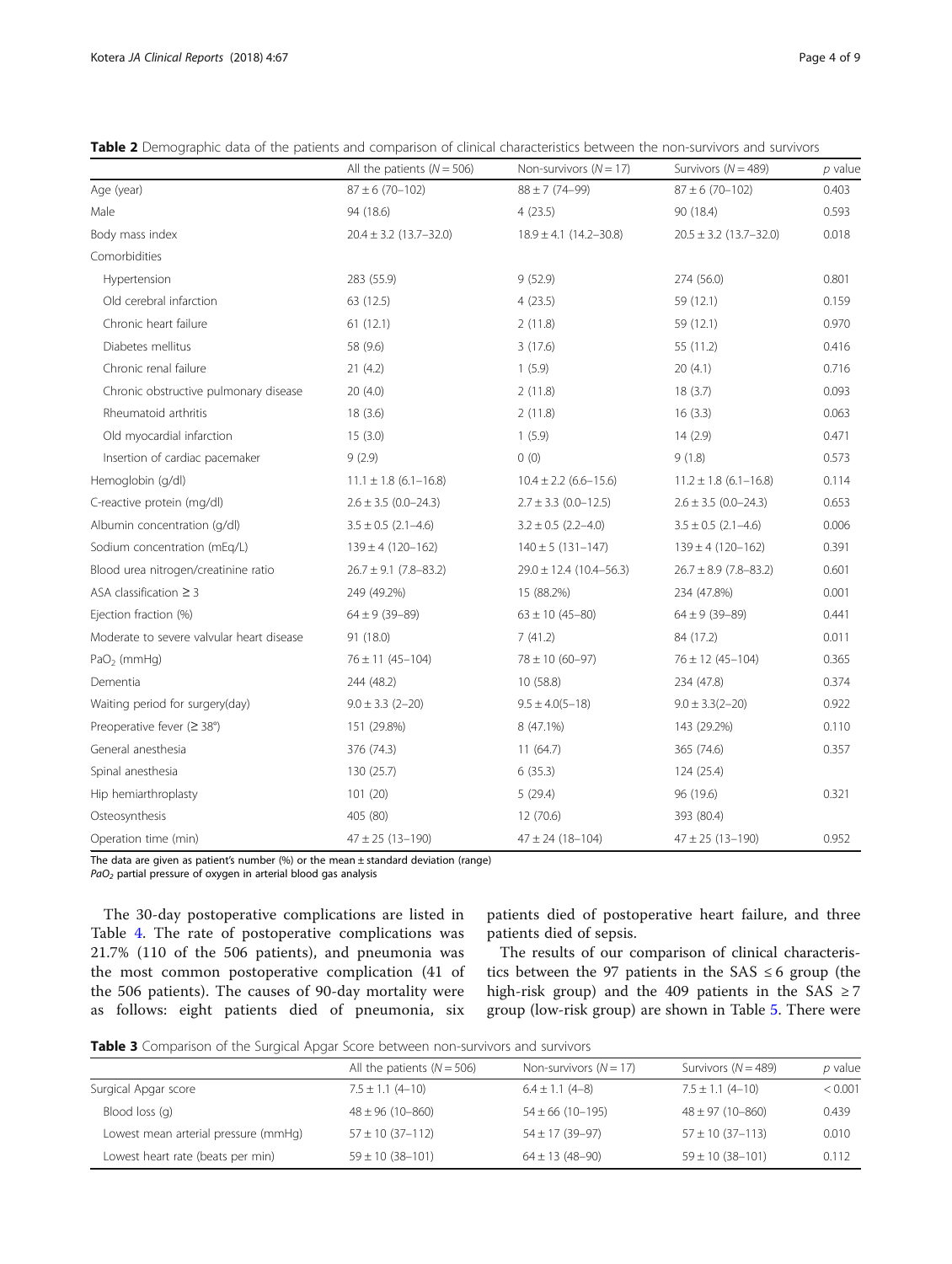<span id="page-4-0"></span>Table 4 Proportion of postoperative major complications

| Postoperative major<br>complications                            | N (% of the 30-day post-<br>operative complications) | N (% of the 90-<br>day mortality) |
|-----------------------------------------------------------------|------------------------------------------------------|-----------------------------------|
| Pneumonia                                                       | 41(8.1)                                              | 8(1.6)                            |
| Venous thrombus                                                 | 26(5.1)                                              |                                   |
| Surgical site infection                                         | 10(2.0)                                              |                                   |
| Postoperative heart failure                                     | 9(1.8)                                               | 6(1.2)                            |
| Sepsis                                                          | 5(1.0)                                               | 3(0.6)                            |
| Bleeding requiring $\geq$<br>4 units of red cell<br>transfusion | 4(0.8)                                               |                                   |
| Stroke                                                          | 2(0.4)                                               |                                   |
| Acute myocardial<br>infarction                                  | 2(0.4)                                               |                                   |
| others                                                          | 11(2.2)                                              |                                   |
| Total                                                           | 110 (21.7)                                           | 17 (3.4)                          |

The data are given as patient's number (%)

significant differences between the two groups in the incidence of underlying COPD and the operation time. The frequency of COPD in the  $SAS \leq 6$  group was 9.3% (9 of the 97 patients), which was significantly higher than that in the SAS  $\geq$  7 group at 2.7% (11 of the 409 patients). The operation time in the  $SAS \leq 6$  group was 53 ± 30 min (range 16–190 min), which was significantly longer than that in the SAS  $\geq$  7 group at  $46 \pm 24$  min (range 13–167 min).

Figure [1](#page-6-0) illustrates the relationships between the SAS values and the 30-day postoperative complications and the 90-day mortality. The 90-day mortality rate in the SAS  $\leq$  6 group (*n* = 97) was 10.3% (10 of the 97 patients), which was significantly higher than that in the SAS  $\geq$  7 group ( $n = 409$ ) at 1.7% (7 of the 409 patients). The rate of postoperative complications at 30 days in the  $SAS \leq 6$ group was 26.8% (26 of the 97 patients), which was also significantly higher than that in the patients with  $SAS \geq$ 7 at 17.4% (71 of the 409 patients).

Table [6](#page-6-0) shows the AUC to predict the 90-day mortality for each model. For the category variables, the AUC values were 0.70 for ASA  $\geq$  3 only, 0.77 for significant and marginally significant risk factors in which the  $p$  value was  $\lt$ 0.1 (i.e., albumin concentration < 3.5 g/dl, BMI  $\leq$  20, the presence of moderate to severe valvular heart disease, the presence of COPD, and the presence of rheumatoid arthritis), 0.78 for significant risk factors in which the  $p$  value was < 0.05 (i.e., albumin concentration < 3.5 g/dl, BMI  $\leq$ 20, and the presence of moderate to severe valvular heart disease), 0.71 for SAS  $\leq$  6 only, 0.81 for SAS  $\leq$  6 in combination with ASA  $\geq$  3, 0.84 for SAS  $\leq$  6 in combination with the significant and marginally significant risk factors, and 0.85 for  $SAS \leq 6$  in combination with the significant risk factors. For the continuous variables, the AUC values were 0.70 for ASA classification and 0.76 for SAS value.

Our present analysis revealed that at our hospital, the mortality rates of patients who underwent surgery during the study period for a femoral neck fracture at 30, 90, and 180 days were 0.2, 3.4, and 5.1%, respectively. The rate of postoperative complications in those patients was still high despite the recent advances in surgical and anesthetic techniques; thus, the assessment of postoperative complications in such patients has become increasingly important for both surgeons and anesthesiologists.

Our present retrospective findings indicate that a low BMI, a low albumin concentration, the presence of moderate to severe valvular heart disease, a high ASA classification, and a low SAS value are risk factors for 90-day mortality following a femoral neck fracture. A low BMI and a low albumin concentration indicate malnutrition, and in another femoral neck surgery patient series, malnutrition was reported to be associated with higher rates of postoperative complications, postoperative mortality, and readmissions [[8](#page-8-0)]. Malnutrition is related to delayed bone healing, surgical site infection, and worse functional recovery. Thus, BMI values < 22 were reported to be associated with an increase of almost seven times the mortality at 1 year compared to BMI values  $> 25$  [\[9](#page-8-0)]. However, the cutoff values of BMI to diagnose malnutrition differ among studies; for example,  $\leq 18.5$  reported by Maffulli et al.  $[10]$  $[10]$  $[10]$ , < 20 reported by Fabian et al.  $[11]$  $[11]$ , and < 22 reported by Schaller et al. [\[9\]](#page-8-0).

In the present study, we set the cutoff BMI value as  $\leq$ 20 because the mean value of BMI of all of our patients was almost 20. Although the cutoff value of BMI for malnutrition remains controversial, we propose that a patient's malnutrition is critically important as it is not only a risk factor for femoral neck fracture but also reduces the patient's ability to recover his or her pre-fracture functional capacity [[12\]](#page-8-0). However, clinicians should also keep in mind that a high BMI due to an increased fat mass and a decreased muscle mass may often mask the presence of sarcopenia. On the other hand, it is reported that hypoalbuminemia (albumin concentration < 3.5 g/dl) was a risk factor for mortality following femoral neck surgery [[13\]](#page-8-0). That author noted that patients with hypoalbuminemia had higher rates of death, sepsis, and unplanned intubation compared to the patients with normal albumin concentrations. Therefore, in order to predict postoperative complications, it is important to assess the patient's nutrition status using not only the BMI but also albumin concentration.

The SAS was derived from a retrospective analysis of 303 adult patients who underwent colectomies, and it was validated in two prospective cohorts: 102 colectomy patients and 767 patients who underwent general or vascular surgery [\[4](#page-7-0)]. The score is based on only three intraoperative variables, and the calculation of the SAS is simple. The calculated total score using three variables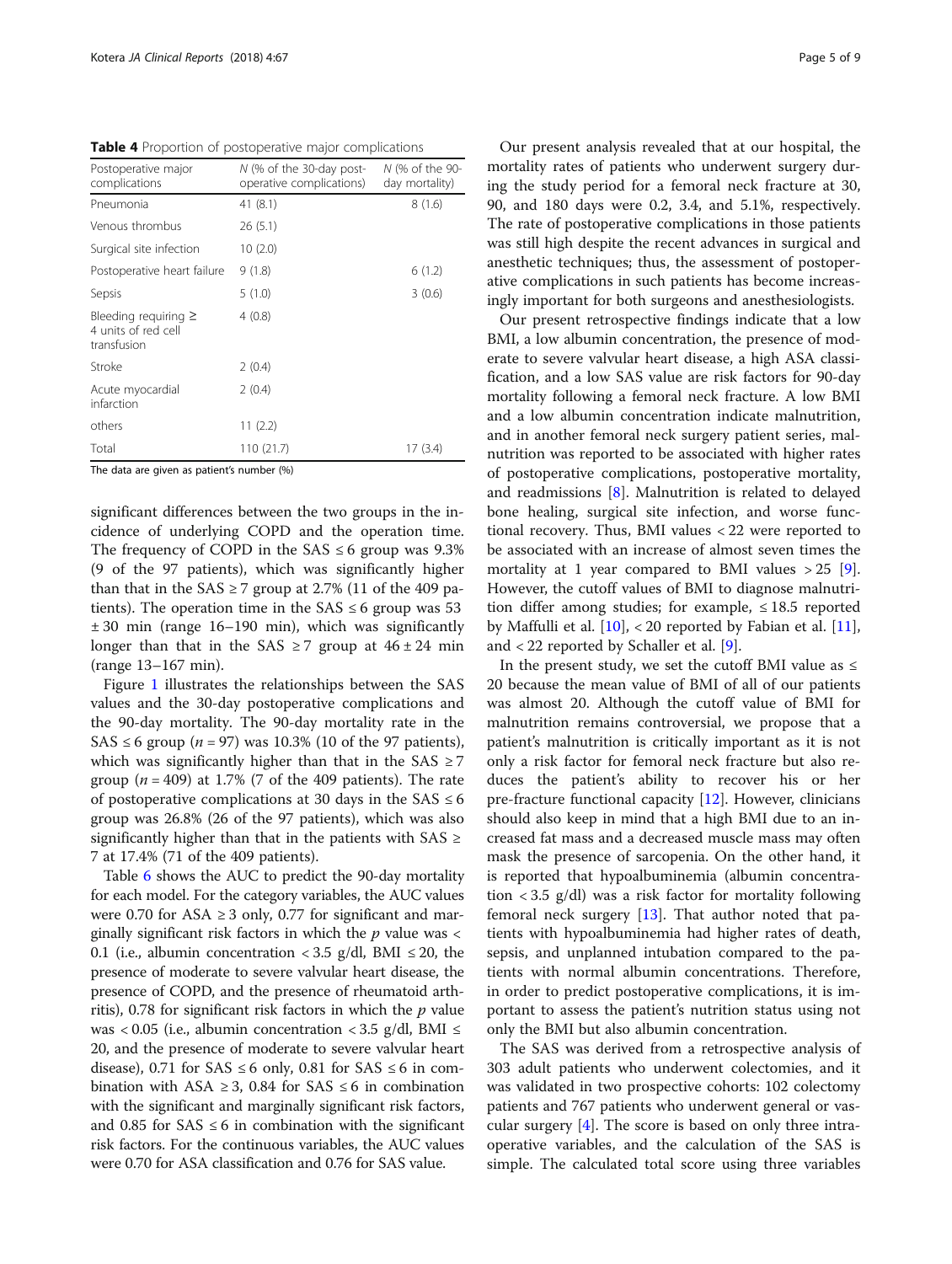<span id="page-5-0"></span>Table 5 Comparison of clinical characteristics between the SAS value  $\leq$  6 and SAS value  $\geq$  7 patients

|                                       | SAS value $\leq 6$ (N = 97) | SAS value $\geq$ 7 (N = 409) | $p$ value |
|---------------------------------------|-----------------------------|------------------------------|-----------|
| Age (year)                            | $87 \pm 6$ (71-102)         | $87 \pm 6$ (70-100)          | 0.480     |
| Male                                  | 14(14.4)                    | 80 (19.6)                    | 0.243     |
| Body mass index                       | $20.2 \pm 3.3$ (14.2-30.8)  | $20.5 \pm 3.2$ (13.7-32.0)   | 0.596     |
| Comorbidities                         |                             |                              |           |
| Hypertension                          | 50 (51.5)                   | 233 (57.0)                   | 0.334     |
| Old cerebral infarction               | 16(16.5)                    | 47 (11.5)                    | 0.180     |
| Chronic heart failure                 | 9(9.3)                      | 52 (12.7)                    | 0.350     |
| Diabetes mellitus                     | 7(7.2)                      | 51 (12.5)                    | 0.144     |
| Chronic renal failure                 | 1(1.0)                      | 20(4.9)                      | 0.087     |
| Chronic obstructive pulmonary disease | 9(9.3)                      | 11(2.7)                      | < 0.001   |
| Rheumatoid arthritis                  | 2(2.1)                      | 16(3.9)                      | 0.376     |
| Old myocardial infarction             | 3(3.1)                      | 12(2.9)                      | 0.934     |
| Insertion of cardiac pacemaker        | 2(2.1)                      | 7(1.7)                       | 0.814     |
| Hemoglobin (g/dl)                     | $11.2 \pm 1.9$ (6.6-15.6)   | $11.1 \pm 1.8$ (6.1-16.8)    | 0.380     |
| C-reactive protein (mg/dl)            | $2.8 \pm 4.1$ (0.0-24.3)    | $2.6 \pm 3.4$ (0.0-22.2)     | 0.740     |
| Albumin concentration (q/dl)          | $3.6 \pm 0.5$ (2.1-4.5)     | $3.5 \pm 0.5$ (2.3-4.6)      | 0.316     |
| Sodium concentration (mEq/L)          | $139 \pm 4 (120 - 162)$     | $139 \pm 4 (125 - 147)$      | 0.790     |
| Blood urea nitrogen/creatinine ratio  | $26.1 \pm 6.7$ (13.3-52.9)  | $26.9 \pm 9.5$ (7.8-83.2)    | 0.937     |
| ASA classification $\geq$ 3           | 48 (49.4%)                  | 201 (49.1%)                  | 0.952     |
| Ejection Fraction (%)                 | $65 \pm 9$ (46-89)          | $64 \pm 9$ (39-88)           | 0.529     |
| Moderate to severe valvular disease   | 15(15.5)                    | 76 (18.6)                    | 0.472     |
| $PaO2$ (mmHq)                         | $77 \pm 11$ (51-98)         | $75 \pm 12$ (45-104)         | 0.275     |
| Dementia                              | 47 (48.4)                   | 197 (48.2)                   | 0.959     |
| Waiting period for surgery(day)       | $9.1 \pm 3.6(2 - 19)$       | $9.0 \pm 3.3(2 - 20)$        | 0.744     |
| Preoperative fever ( $\geq$ 38°)      | 23 (23.7)                   | 128(31.3)                    | 0.142     |
| General anesthesia                    | 74 (76.3)                   | 302 (73.8)                   | 0.620     |
| Spinal anesthesia                     | 23 (23.7)                   | 107 (26.2)                   |           |
| Hip hemiarthroplasty                  | 24 (24.7)                   | 77 (18.8)                    | 0.190     |
| Osteosynthesis                        | 73 (75.3)                   | 332 (81.6)                   |           |
| Operation time (min)                  | $53 \pm 30 (16 - 190)$      | $46 \pm 24$ (13-167)         | 0.031     |

The data are given as patient's number  $(%)$  or the mean  $±$  standard deviation (range)

PaO<sub>2</sub> partial pressure of oxygen in arterial blood

ranges from 0 to 10: the score increases as the outcome improves at the end of 30 days after the surgical procedure. Several research groups noted that the SAS could accurately predict postoperative complications in surgical subspecialties, i.e., neurosurgery [\[14](#page-8-0)], esophagectomy [[15\]](#page-8-0), and prostatectomy [[16\]](#page-8-0). In the orthopedic field, there are several reports on the relationship between the SAS and postoperative complications, but in the reports, authors stated that the SAS could not accurately predict postoperative complications in patients with hip or knee arthroplasty, lower limb arthroplasty, or femoral neck surgery [\[6](#page-7-0), [17\]](#page-8-0). Urrutia et al. [[18\]](#page-8-0) reported that the SAS had a weak predictive value for 30-day morbidity and mortality in patients who had undergone general orthopedic surgery (except for supine surgery). Regarding the reason why the SAS was not useful for orthopedic patients, it was suggested that the patient's preoperative physical status might be a stronger predictor than the SAS [[6,](#page-7-0) [17\]](#page-8-0).

However, our present findings demonstrate that the SAS can be useful to assess postoperative complications in the orthopedic field. The discrepancy between our study's results and those of the abovementioned reports merits discussion. The intraoperative MAP is an important factor for ensuring organ perfusion such as cerebral perfusion, cardiac perfusion, or renal perfusion. An intraoperative MAP value of  $< 50$  mmHg for  $\ge 5$  min, which reflects a low SAS value, was reported to be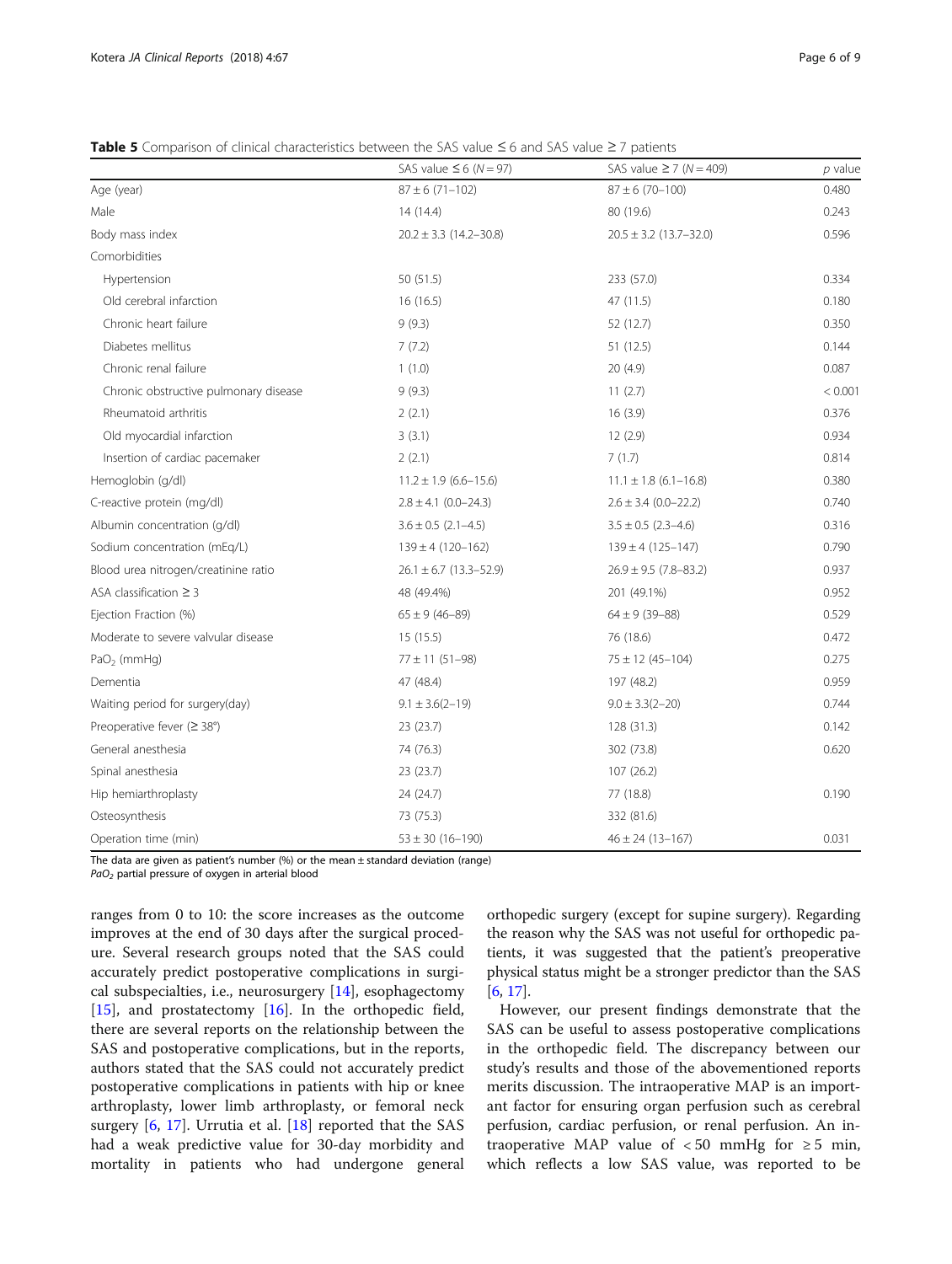<span id="page-6-0"></span>

correlated with increased 30-day postoperative mortality [[19\]](#page-8-0). Brady et al. [[20\]](#page-8-0) also reported that 30-day mortality was significantly associated with > 20 min of MAP < 55 mmHg.

In the non-survivors of the present study, the lowest MAP value of the non-survivors was significantly lower and the incidence of MAP < 55 mmHg was more frequent compared to the values of the survivor group. The difference in the lowest MAP between the non-survivors and survivors was small (just 3 mmHg), and many anesthesiologists feel that the difference is not so serious in a clinical situation. However, Walsh et al. [\[21\]](#page-8-0) noted that even short durations of intraoperative MAP < 55 mmHg was associated with acute ischemia-reperfusion injury in various organs such as the kidney and heart. Therefore, an intraoperative MAP < 55 mmHg is considered to be one of the risk factors related to postoperative complications.

We also observed a frequent presence of moderate to severe valvular heart disease. It is thus possible that heart failure or decreased organ perfusion associated with intraoperative low mean arterial blood pressure might have caused critical postoperative complications in the patients with moderate to severe valvular heart disease. Therefore, especially in geriatric patients undergoing orthopedic surgery, a low SAS could be closely related to postoperative complications. Anesthesiologists should also keep in mind that the careful management of intraoperative blood pressure may lead to improved postoperative patients' outcomes. It has been reported that the SAS was not correlated with the postoperative outcomes in orthopedic surgeries performed under regional anesthesia  $[6, 17, 22]$  $[6, 17, 22]$  $[6, 17, 22]$  $[6, 17, 22]$  $[6, 17, 22]$ . Nair et al.  $[22]$  $[22]$  noted that the initial hypotension that occurred after the administration of a spinal anesthetic was associated with the poor SAS correlation with postoperative complications. In our present study, about three-quarters of the

|  |  |  |  |                                                | Table 6 Area under the receiver operating characteristic curve |  |
|--|--|--|--|------------------------------------------------|----------------------------------------------------------------|--|
|  |  |  |  | to predict the 90-day mortality for each model |                                                                |  |

| Category variables                                                                             | AUC        |
|------------------------------------------------------------------------------------------------|------------|
| Preoperative factor                                                                            |            |
| ASA classification $\geq$ 3                                                                    | 0.70       |
| The significant and marginally significant<br>risk factors (p value $< 0.1$ )                  | 0.77       |
| Low body mass index $(520)$                                                                    |            |
| Low albumin concentration $(< 3.5$ g/dl)                                                       |            |
| Moderate to severe valvular heart disease                                                      |            |
| Chronic obstructive pulmonary disease                                                          |            |
| Rheumatoid arthritis                                                                           |            |
| The significant risk factors ( $p$ value < 0.05)                                               | 0.78       |
| Low body mass index $(520)$                                                                    |            |
| Low albumin concentration $(3.5 \frac{q}{dl})$                                                 |            |
| Moderate to severe valvular heart disease                                                      |            |
| Intraoperative factor                                                                          |            |
| Lowest MAP $<$ 55 mmHq                                                                         | 0.65       |
| Lowest MAP < 55 mmHg and lowest<br>heart rate $\geq 60$ beats per min                          | 0.68       |
| SAS value $\leq 6$                                                                             | 0.71       |
| Combination of preoperative and<br>intraoperative factor                                       |            |
| SAS value $\leq$ 6 combined with ASA<br>classification $\geq$ 3                                | 0.81       |
| SAS value $\leq$ 6 combined with the<br>significant and marginally significant<br>risk factors | 0.84       |
| SAS value $\leq$ 6 combined with the<br>significant risk factors                               | 0.85       |
| Continuous variables                                                                           | <b>AUC</b> |
| ASA classification                                                                             | 0.70       |
| SAS value                                                                                      | 0.76       |

AUC area under the receiver operating characteristic curve, MAP mean arterial pressure, SAS Surgical Apgar Score

patients were managed with general anesthesia. It was thus possible that a low SAS could be closely related to postoperative complications. We also observed the frequent presence of COPD in our SAS  $\leq 6$  group. In a femoral neck surgery case, COPD is considered to be a risk factor of postoperative mortality  $[23]$  $[23]$ ; therefore, we cannot deny the possibility that underlying COPD was associated with the high postoperative mortality and morbidity rate in our low SAS group.

Of course, an assessment based on both a patient's preoperative physical status and his or her SAS is important. It was reported that the AUC value of a receiver operating characteristic curve was 0.81 for the SAS only and that this value rose to 0.89 when the SAS and the ASA classification was combined [\[24\]](#page-8-0). In our study, the AUC value to predict the 90-day mortality was 0.71 for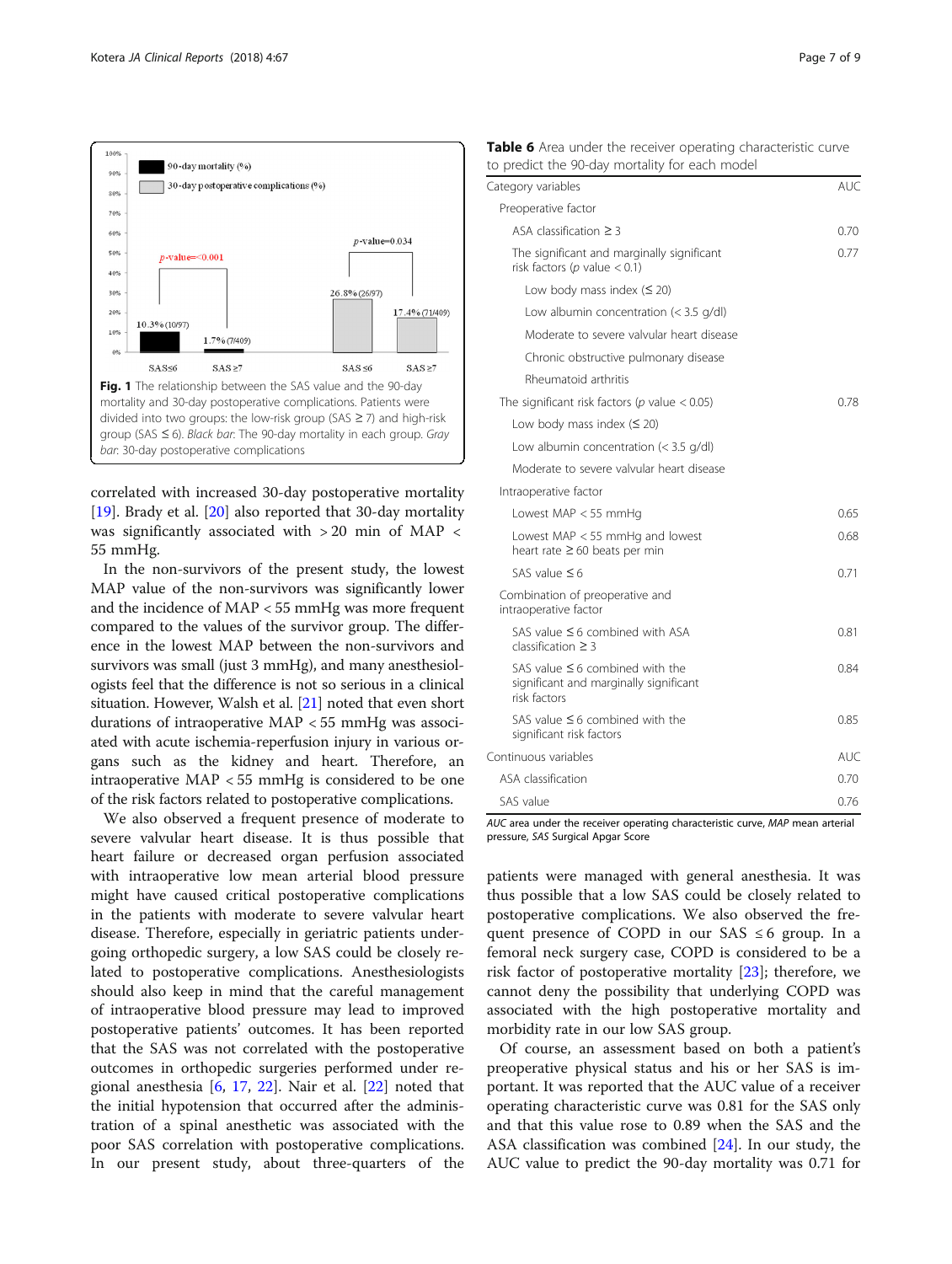<span id="page-7-0"></span>the SAS only, and this value rose to 0.81 when the SAS was combined with  $ASA \geq 3$ . It is notable that in aged patients with femoral neck fractures, an  $ASA \geq 3$  was reported to be associated with an approx. four to sevenfold increase in postoperative complications compared to ASA  $\leq$  2 [[25\]](#page-8-0). Nair et al. [\[22](#page-8-0)] also noted that the SAS could predict either alone, or in combination with other risk factors, the occurrence of postoperative complications. Therefore, the combination of the SAS and the patient's preoperative physical status may be an ideal model to predict postoperative complications.

Our study has several limitations. First, the sample size of patients was relatively small, and the data reflect the clinical outcomes at a single center. Our findings may thus not be generalizable for orthopedic patients as a whole. Further studies with larger numbers of patients at multiple centers are needed to test our findings. Second, this study was a retrospective investigation, and prospective studies could be informative. Third, we set the score of each relevant risk factor as 1 point to calculate the AUC for category variables, was done in Apfel's simplified scoring system [\[26\]](#page-8-0). When the score of each relevant risk factor is 1 point, counting the number of risk factors is simple; however, the disadvantage of this system is that the likelihood of the postoperative mortality cannot be derived directly from the number of risk factors. The contribution of each relevant risk factor to the mortality may differ, and thus, we speculate that it would be ideal to process the scores in a logistic model so that the theoretical risks can be calculated. Fourth, the SAS was originally used as a model with the power to predict 30-day postoperative complications, but we used the SAS to predict 90-day mortality instead of 30-day mortality. The reason for this is that the 30-day morality rate of the present patient series at our hospital was 0.2% (1 of the 506 patients), which was so low that a statistical analysis was difficult. However, it was reported that a SAS value  $\leq 6$  could predict both inpatient postoperative complications and late post-discharge postoperative complications in general surgeries [[27\]](#page-8-0). Brady et al. [[20](#page-8-0)] also noted that intraoperative hypotension might be associated with poor patient outcomes even up to 1 year after surgery. It is thus possible that the SAS could be used to predict not only early but also late postoperative complications. However, we should determine the endpoint of cohort studies carefully.

## Conclusions

The results of our analyses suggest that the SAS is useful to predict postoperative complications in patients who undergo femoral neck surgery. The ability to predict postoperative complications will be improved by combining the SAS with measures of the patient's preoperative physical status. The calculation of the SAS is simple, and the variables of the SAS are derived from routine intraoperative data available at any hospital. We suggest that the SAS is an easy-to-use model for anesthesiologists, and anesthesiologists should keep in mind that it is important to prevent low mean arterial pressure in order to improve postoperative outcomes.

#### **Abbreviations**

ASA: American Society of Anesthesiologists; AUC: Area under the receiver operating characteristic curve; BMI: Body mass index; COPD: Chronic obstructive pulmonary disease; MAP: Mean arterial pressure; SAS: Surgical Apgar Score

#### Acknowledgements

I thank all of the staff members of the Department of Orthopedic Surgery, Kumamoto Central Hospital who participated in the treatment of the reported patients. I also thank the two staff members of the Department of Anesthesiology, Kumamoto Central Hospital who participated in the collection of the patients' data.

## Availability of data and materials

The datasets analyzed during this study are available from the corresponding author on reasonable request.

#### Authors' contributions

AK conceived the study, analyzed the results, researched the literature, and drafted the manuscript. The author read and approved the final manuscript.

#### Ethics approval and consent to participate

Approval for this retrospective study (approval no. 2017-013) was provided by the Ethical Committee of Kumamoto Central Hospital, Kumamoto, Japan, on December 27, 2017.

#### Consent for publication

All data were pre-existing data obtained from the patient's medical records and did not include any personal information that would identify any of the patients. Informed consent from the patients was therefore waived, based on the Ethical Guidelines for Epidemiological Studies issued jointly by the Ministry of Health, Labour and Welfare and the Ministry of Education, Culture, Sports, Science, and Technology of Japan.

#### Competing interests

The author declares that he has no competing interests.

#### Publisher's Note

Springer Nature remains neutral with regard to jurisdictional claims in published maps and institutional affiliations.

## Received: 3 July 2018 Accepted: 3 September 2018 Published online: 10 September 2018

#### References

- 1. Maceroli MA, Nikkel LE, Mahmood B, Elfar JC. Operative mortality after arthroplasty for femoral neck fracture and hospital volume. Geriatr Orthop Surg Rehabil. 2015;6:239–45.
- 2. Ha YC, Park YG, Nam KW, Kim SR. Trend in hip fracture incidence and mortality in Korea: a prospective cohort study from 2002 to 2011. J Korean Med Sci. 2015;30:483–8.
- McLeod K, Brodie MP, Fahey PP, Gray RA. Long-term survival of surgically treated hip fracture in an Australian regional hospital. Anaesth Intensive Care. 2005;33:749–55.
- 4. Hu F, Jiang C, Shen J, Tang P, Wang Y. Preoperative predictors for mortality following hip fracture surgery: a systematic review and meta-analysis. Injury. 2012;43:676–85.
- 5. Gawande AA, Kwaan MR, Regenbogen SE, Lipsitz SA, Zinner MJ. An Apgar score for surgery. J Am Coll Surg. 2007;204:201–8.
- 6. Thorn CC, Chan M, Sinha N, Harrison RA. Utility of the Surgical Apgar Score in a district general hospital. World J Surg. 2012;36:1066–73.